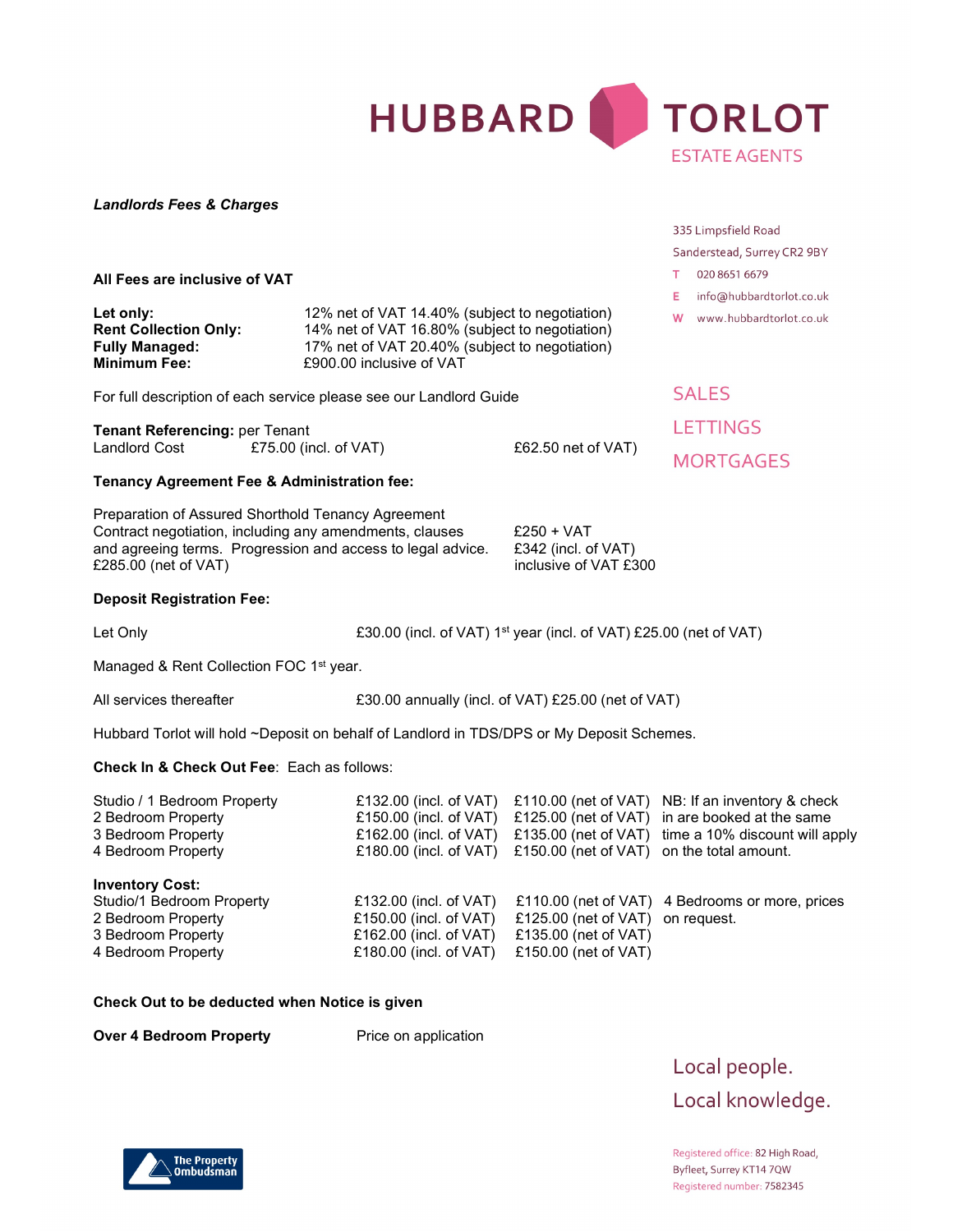

| <b>Gas Safety Certificate:</b>                                            | Can be arranged if necessary & upon agreement <sup>335</sup> Limpsfield Road |                                               |                  |                                                     |
|---------------------------------------------------------------------------|------------------------------------------------------------------------------|-----------------------------------------------|------------------|-----------------------------------------------------|
| Renewable annually                                                        |                                                                              |                                               |                  | Sanderstead, Surrey CR2 9BY                         |
| <b>Electrical Certificate:</b>                                            | Can be arranged if necessary & upon agreement                                |                                               | т                | 020 8651 6679                                       |
| <b>Energy Performance Certificate</b>                                     |                                                                              |                                               | Е<br>w           | info@hubbardtorlot.co.uk<br>www.hubbardtorlot.co.uk |
| 2 Bedrooms or Less<br>3 Bedrooms or more                                  | £90.00 (incl. of $VAT$ )<br>£114.00 (incl. of VAT)                           | £75.00 (net of $VAT$ )<br>£95.00 (net of VAT) |                  |                                                     |
| <b>Additional Key cutting</b>                                             |                                                                              |                                               |                  | <b>SALES</b>                                        |
| <b>All Properties</b>                                                     | £18.00 per set (incl. of VAT) £15.00 (net of VAT)                            |                                               |                  | <b>LETTINGS</b>                                     |
| Plus cost of Keys                                                         |                                                                              |                                               | <b>MORTGAGES</b> |                                                     |
| <b>ADDITIONAL LANDLORD FEES</b><br>Use of Landlords Own Tenancy Agreement |                                                                              |                                               |                  |                                                     |
| To be approved by our Solicitor                                           | £180.00 (incl. of VAT) £150.00 (net of VAT)                                  |                                               |                  |                                                     |
| <b>Withdrawal Fee</b>                                                     |                                                                              |                                               |                  |                                                     |
| If Landlord withdraws with prospective<br>Tenant                          | £240.00 (incl. of VAT) £200.00 (net of VAT)                                  |                                               |                  |                                                     |
| <b>Guarantor Reference Fee</b>                                            |                                                                              |                                               |                  |                                                     |
| <b>Landlord Cost</b><br><b>Tenancy Renewal Fee</b>                        | £60.00 (incl. of VAT)                                                        | £50.00 (net of VAT)                           |                  |                                                     |
| Renewal of new AST agreement                                              | £240.00 (incl. of VAT)                                                       | £200.00 (net of VAT)                          |                  |                                                     |
| <b>Change of Tenant Fee</b>                                               |                                                                              |                                               |                  |                                                     |
| Preparation of new AST agreement                                          | £228.00 (incl. of VAT)                                                       | £190.00 (net of $VAT$ )                       |                  |                                                     |
| Additional Referencing - per tenant                                       | £60.00 (incl. of VAT)                                                        | £50.00 (net of VAT)                           |                  |                                                     |
| <b>Submission of Deposit Dispute</b>                                      |                                                                              |                                               |                  |                                                     |
| <b>Fully Managed</b>                                                      | £120.00 (incl. of VAT) £100.00 (net of VAT)                                  |                                               |                  |                                                     |
| Rent Collect and Let Only                                                 | £180.00 (incl. of VAT) £150.00 (net of VAT)                                  |                                               |                  |                                                     |
| Application for Landlord Licence - Overseas L/Lords only                  |                                                                              |                                               |                  |                                                     |
| <b>Administration Fee</b>                                                 | £504.00 (incl. of VAT) £420.00 (net of VAT)                                  |                                               |                  |                                                     |
| Plus Licence Charge                                                       |                                                                              |                                               |                  |                                                     |

Local people. Local knowledge.

Registered office: 82 High Road, Byfleet, Surrey KT14 7QW Registered number: 7582345